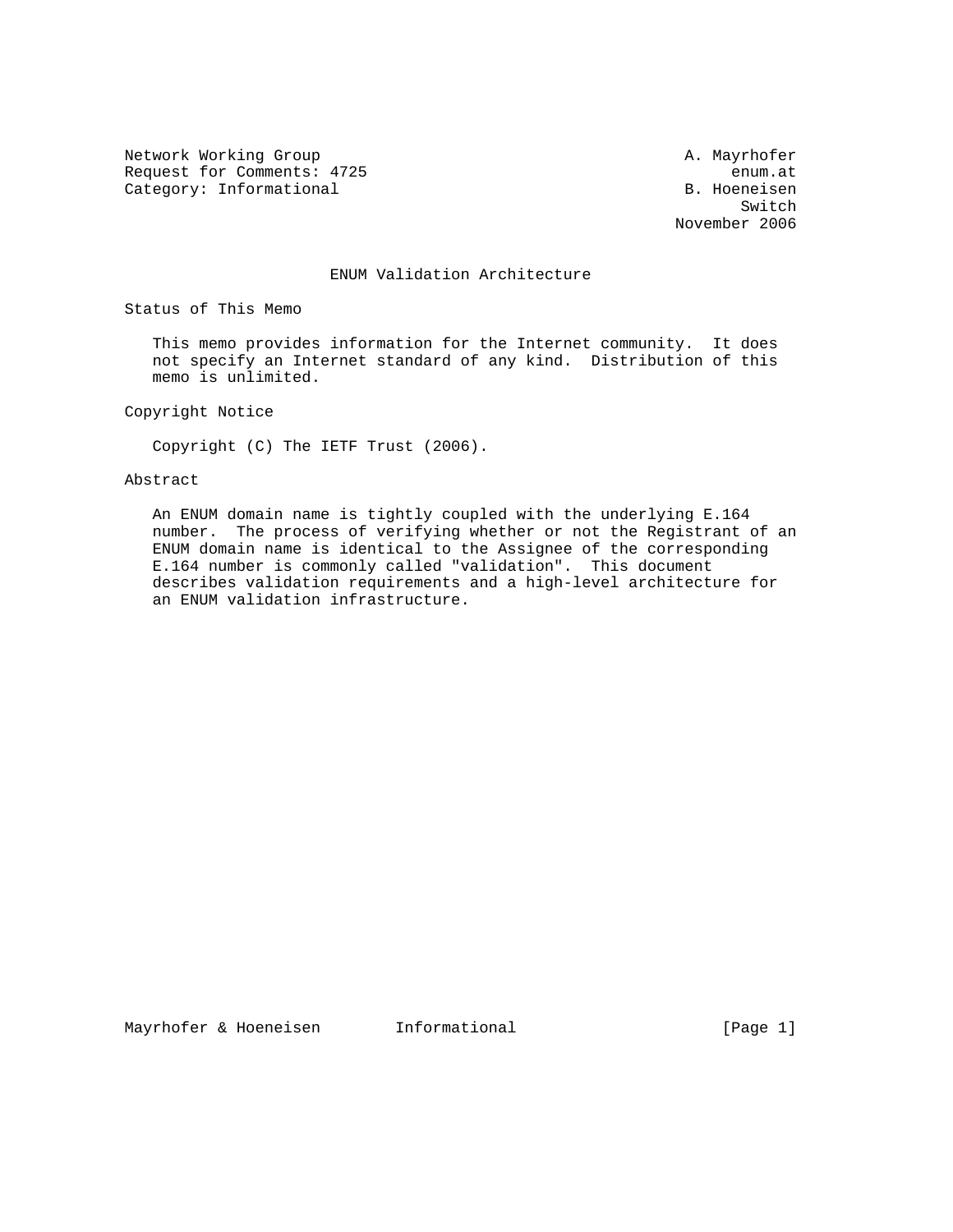# Table of Contents

|                | 3. ENUM Provisioning Model and Roles 4                       |
|----------------|--------------------------------------------------------------|
|                |                                                              |
|                |                                                              |
|                |                                                              |
|                |                                                              |
|                |                                                              |
|                |                                                              |
|                | 3.7. Domain Name System Service Provider (DNS-SP)  8         |
|                | 3.8. Application Service Provider (ASP) 8                    |
|                |                                                              |
|                |                                                              |
|                |                                                              |
|                |                                                              |
| 5 <sub>1</sub> |                                                              |
|                | 5.1. E.164 Number Assignment along with ENUM Registration 11 |
|                |                                                              |
|                |                                                              |
|                |                                                              |
|                |                                                              |
| 7.             |                                                              |
|                |                                                              |
|                |                                                              |
|                |                                                              |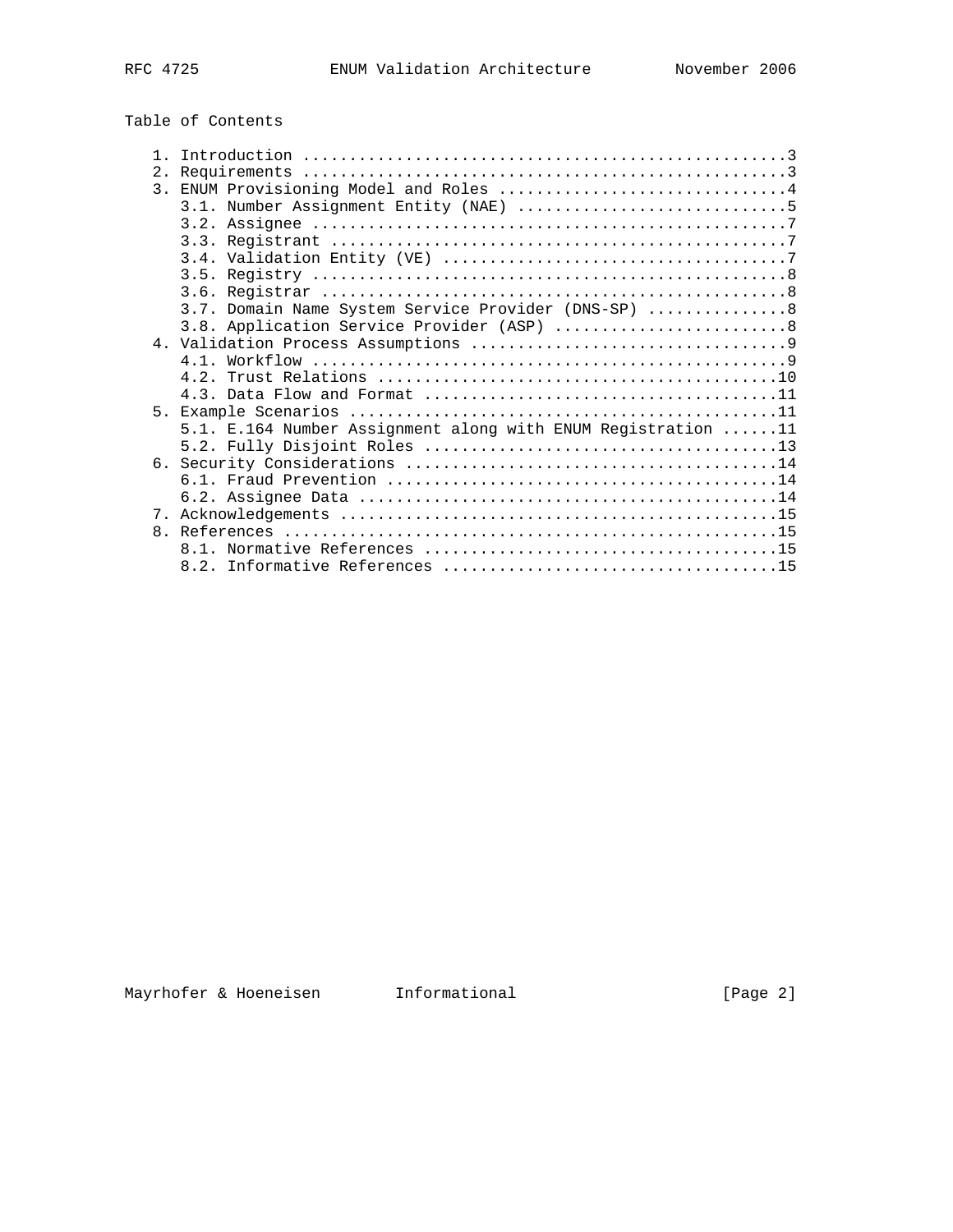1. Introduction

 E.164 Number Mapping (ENUM) [1] uses the Domain Name System (DNS) [4] to refer from E.164 numbers [2] to Uniform Resource Identifiers (URIs) [3]. E.164 numbers are mapped to domain names through means described further in RFC 3761 [1].

 "Ordinary" domain names are usually allocated on a first-come-first served basis, where the associated registration data is the complete source of ownership. However, ENUM domain names are linked to E.164 numbers, and thus intrinsically tied to the status and the "Assignee" (defined in Section 3.2) of the corresponding E.164 number.

2. Requirements

 Preserving integrity between ENUM and E.164 is one of the main concerns in ENUM implementations, and often one of the reasons why "trials" precede commercial implementations.

 To maintain this relationship between E.164 numbers and ENUM domain names, registration processes must ensure that the following requirements are fulfilled during the entire lifetime of an ENUM delegation:

- o The ENUM domain name corresponds either to an assigned E.164 number or to a respective E.164 number that is assigned during the registration process itself.
- o The corresponding E.164 number is within a number range approved to be used with ENUM.
- o The registration of the ENUM domain name is authorized by the Assignee of the corresponding  $E.164$  number; i.e., the entity requesting the registration of an ENUM domain name is either the Assignee of the corresponding E.164 number itself or an entity authorized to request registration on behalf of said Assignee.
- o The "Registrant" (see Section 3.3) of the ENUM domain is identical to the Assignee of the corresponding E.164 number.

 The process of verifying the above requirements during registration is commonly called "initial validation". In addition to this one time validation process, provisions must be made that ENUM domain name delegations are revoked when the above requirements are no longer met. In other words, it must be ensured that the state of the ENUM domain name tracks any change in state and ownership of the

Mayrhofer & Hoeneisen and Informational Theorem and Informational (Page 3)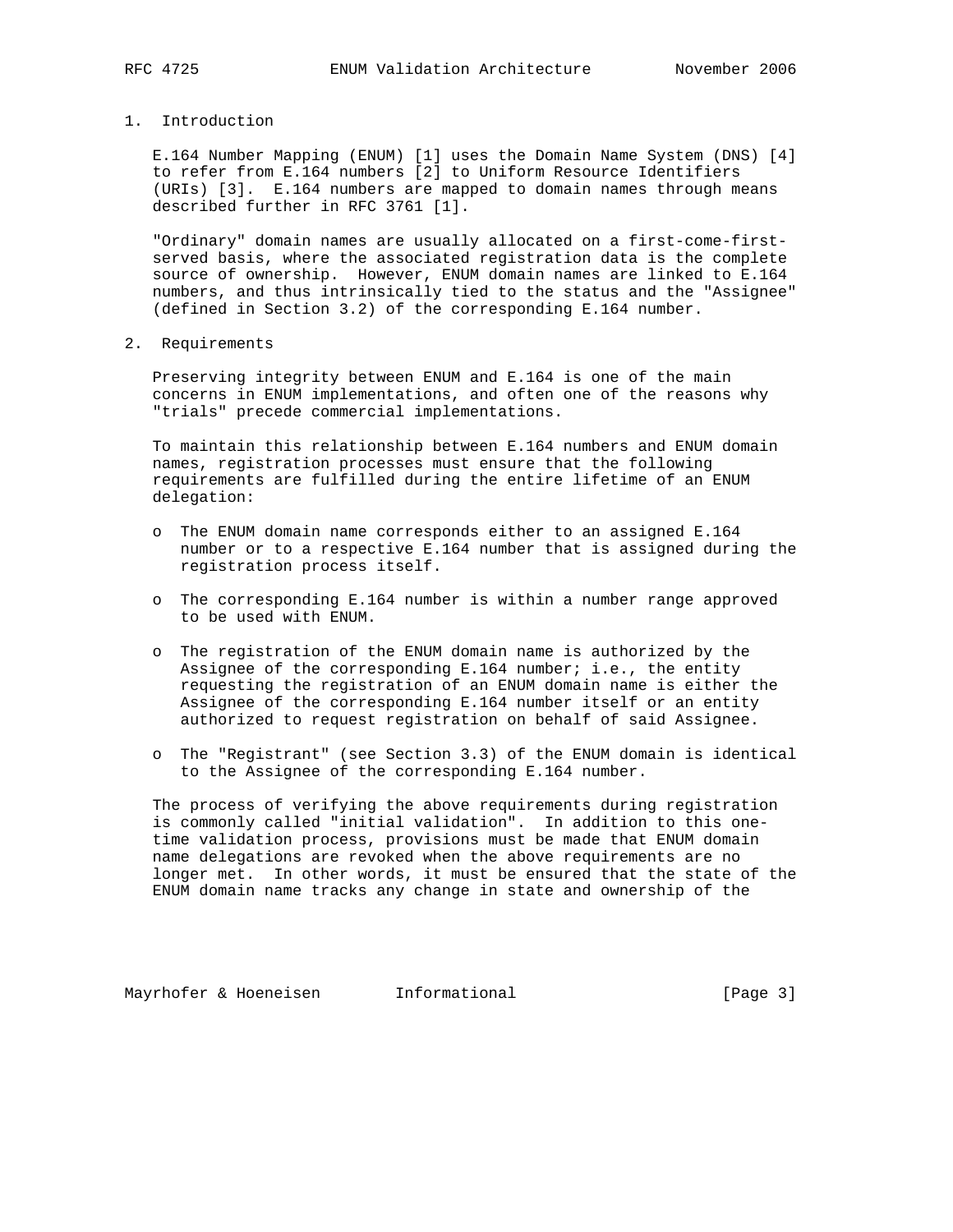corresponding E.164 number. The regular process of checking that the above requirements are still satisfied is commonly called "recurring validation" or "revalidation".

 The above requirements are usually part of the local registration policy issued by the authorities in charge of ENUM administration.

#### 3. ENUM Provisioning Model and Roles

 The above requirements lead to the introduction of a new role in the provisioning model, an entity performing validation related tasks: The Validation Entity (VE). A typical ENUM provisioning model, on which this document is based, is depicted in Figure 1:



Legend:

 ASP: Application Service Provider DNS-SP: Domain Name System Service Provider NAE: Number Assignment Entity VE: Validation Entity

Figure 1: ENUM Model

Mayrhofer & Hoeneisen and Informational and Informational [Page 4]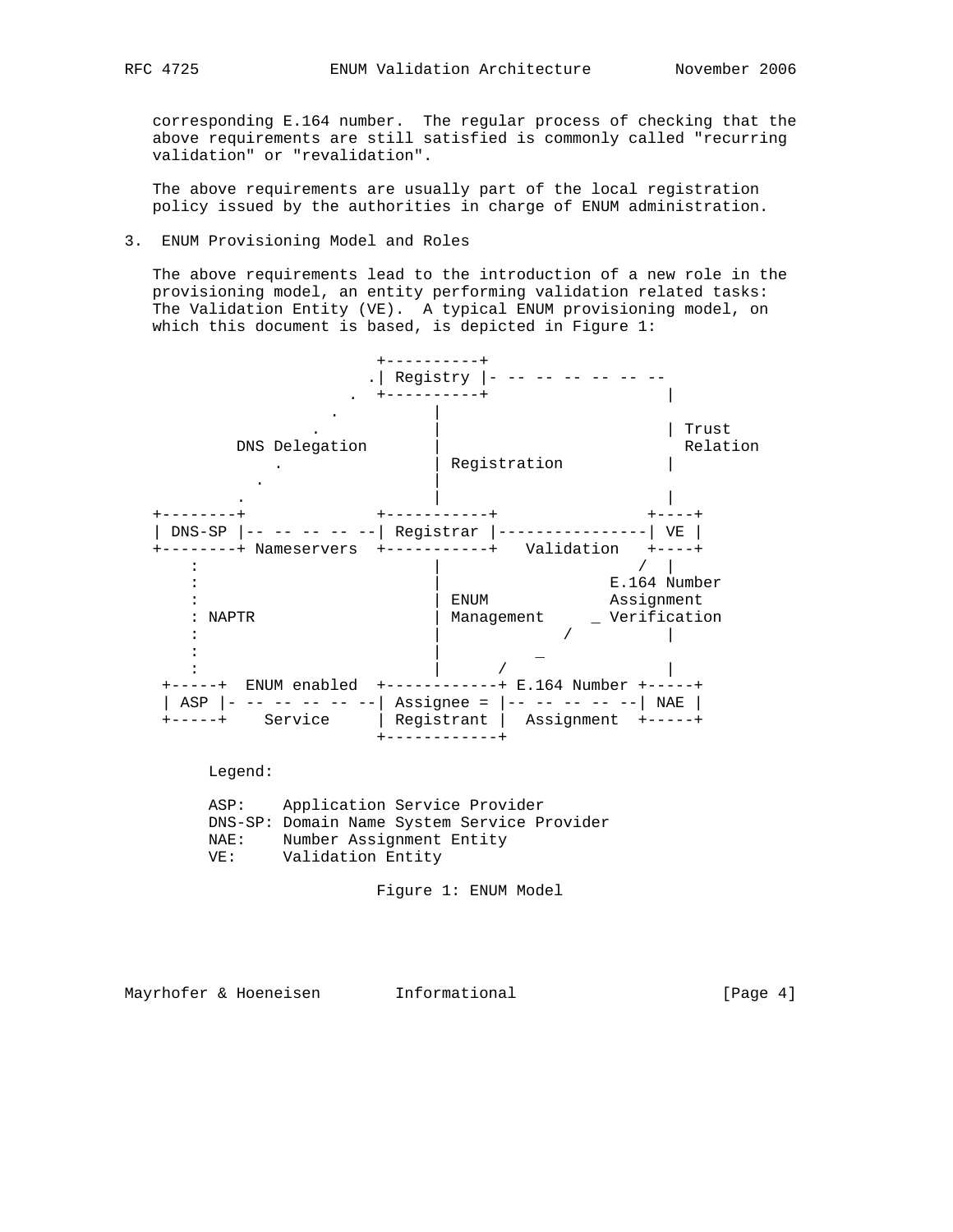These different roles are described further below. Note that an entity can act in more than one of these roles simultaneously; for example, the Registrar, the DNS-SP, and the ASP roles could be performed by a single company.

3.1. Number Assignment Entity (NAE)

 A Number Assignment Entity (NAE) assigns E.164 numbers to end-users. Often, but not always, the Communication Service Provider (CSP) of the end-user (Assignee) acts as NAE. There are two main variants for E.164 number assignments:

1. Indirect assignment:

 The National Number Plan Administrator (NNPA) assigns ranges of E.164 numbers to CSPs. Out of these ranges, the CSPs assign numbers (or number blocks) to their customers (end-users, Assignees). In this variant, the CSPs perform the role of the NAE.

2. Direct assignment:

 In certain cases, an NNPA assigns E.164 numbers directly to Assignees (end-users), and therefore the NNPA acts as NAE in this variant. Typically, this concerns the assignment of special purpose numbers (e.g., premium rate).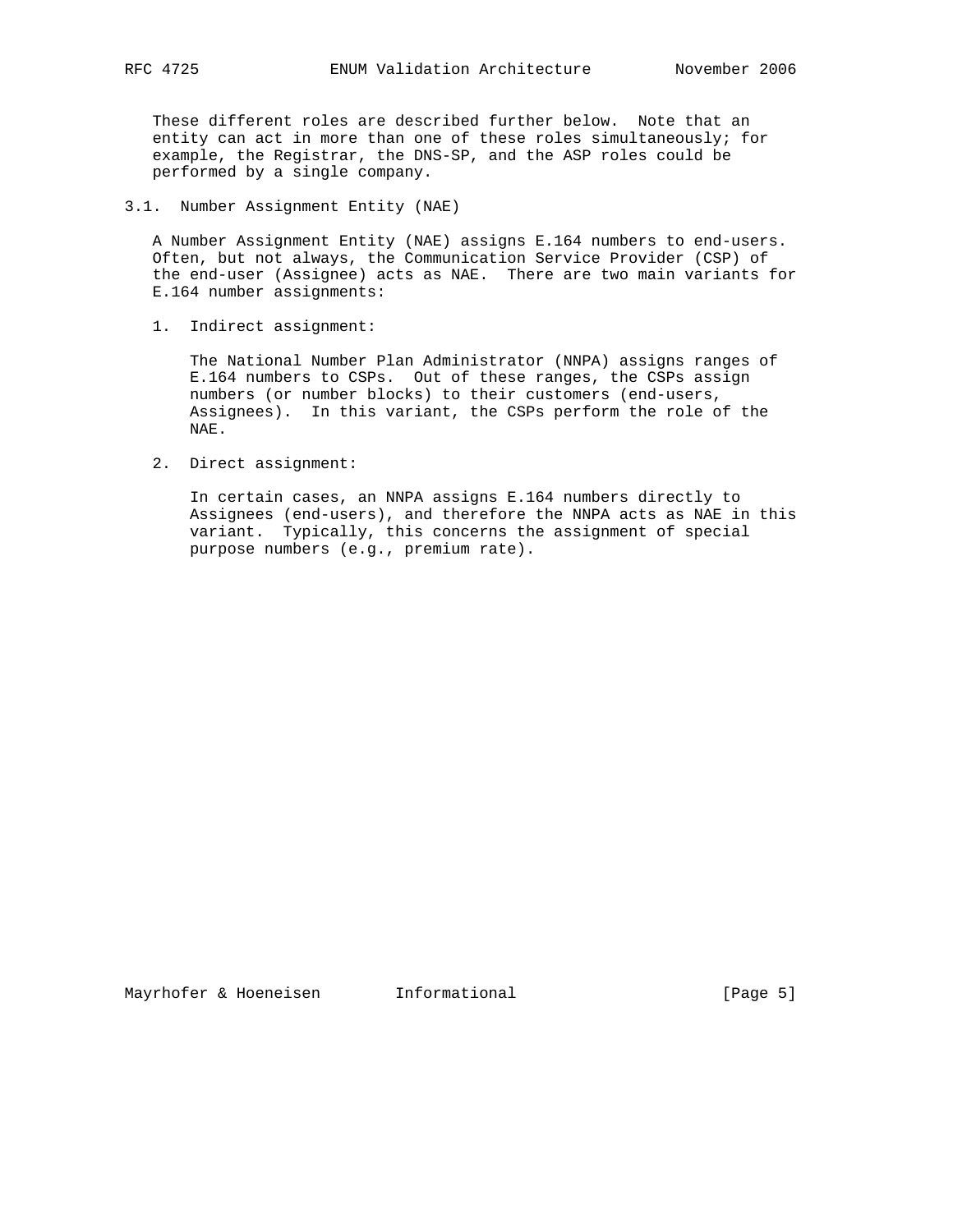These two variants of E.164 number assignment are depicted in Figure 2: +--------------------------------------------+

 | International Telecommunication Union (ITU)| +--------------------------------------------+ | Country codes (e.g., +44) | v +-------------------------------------------+ | National Number Plan Administrator (NNPA) |------------+ +-------------------------------------------+ | | | Number Ranges | (e.g., +44 20 7946 xxxx) | | |  $\mathbf v$  +--------------------------------------+ | | Communication Service Provider (CSP) | | +--------------------------------------+ | | | | Single Numbers Either Single Numbers (e.g., +44 909 8790879) or Number Blocks (Variant 2)  $(e.g., +44 20 7946 0999, +44 20 7946 07xx)$  (Variant 1) | | |  $\mathbf v$  $+ - - - - - - - - - +$  | Assignee |<------------------------------+ +----------+

Figure 2: E.164 Number Assignment

 (Note: Numbers above are "drama" numbers and are shown for illustrative purpose only. Assignment polices for similar "real" numbers in country code +44 may differ.)

 As the Assignee (subscriber) data associated with an E.164 number is the primary source of number assignment information, the NAE usually holds the authoritative information required to confirm the assignment.

 A CSP that acts as NAE (indirect assignment) may therefore easily assert the E.164 number assignment for its subscribers. In some cases, such CSPs operate database(s) containing service information on their subscribers' numbers. Typically, authorized entities such

Mayrhofer & Hoeneisen and Informational (Page 6)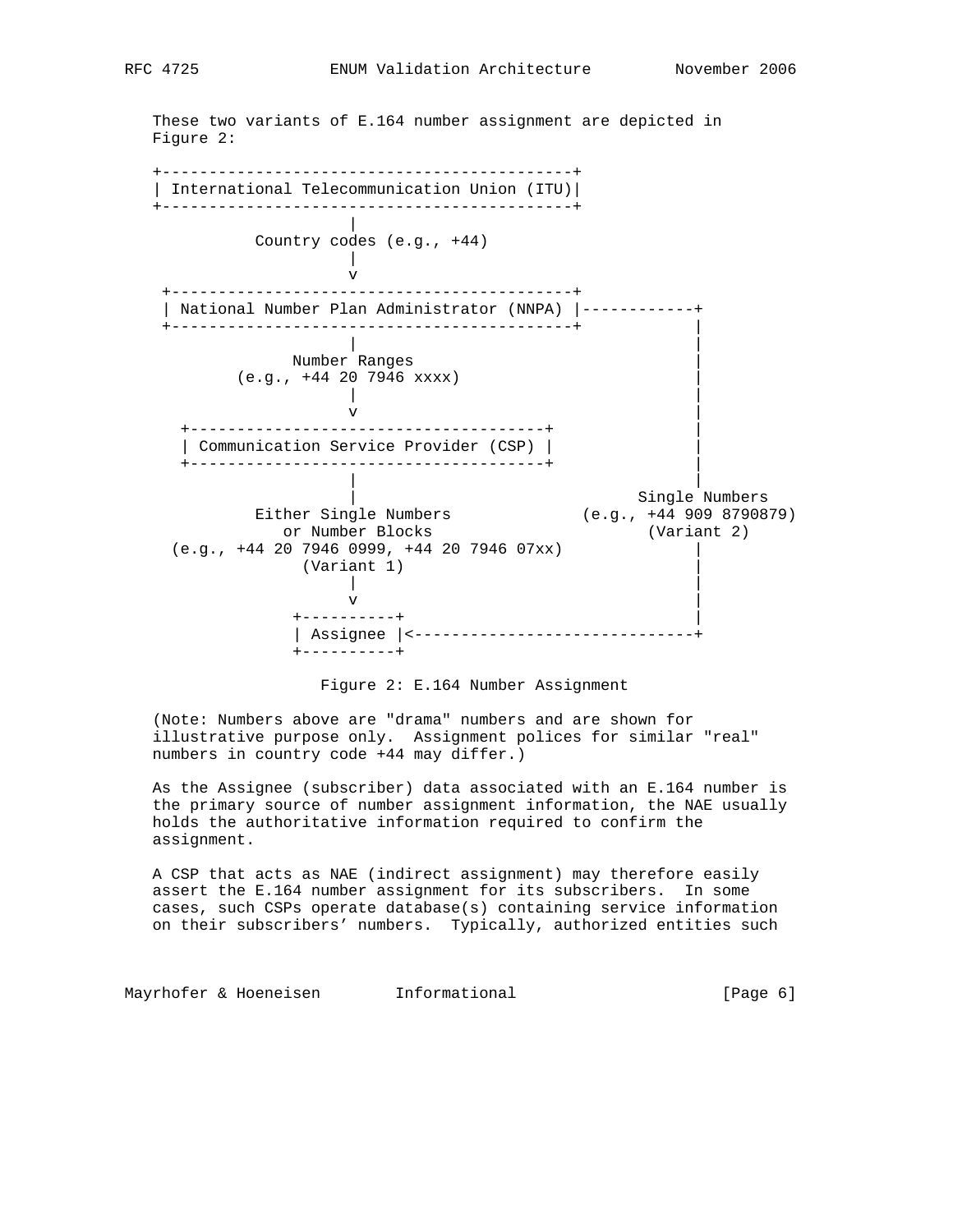as other CSPs are allowed to access these databases, in real-time, under contract for the limited purposes of billing and validation (no marketing, data mining, or otherwise). These databases could be re used for ENUM validation purposes.

 Number portability transactions may lead to situations where the CSP that originally acted as NAE no longer has authoritative assignment information about ported numbers. Whether the old and/or the new CSP act(s) as NAE for ported numbers depends on local policy.

 However, it is unlikely that all CSPs acting as NAEs will participate in ENUM validation.

## 3.2. Assignee

 The person or organization to whom a NAE assigns an E.164 number is called Assignee of this number. For the scope of this document, the terms Assignee, subscriber, and number-holder are used equivalently.

The Assignee has the "right to use" on the assigned E.164 number.

3.3. Registrant

 The ENUM Registrant is the end-user, the person or organization who is the "holder" of the ENUM domain name.

 The Registrant usually has control over his ENUM domain name(s) and its DNS zone content.

3.4. Validation Entity (VE)

 The Validation Entity (VE) verifies whether or not the Registrant of an ENUM domain name is identical to the Assignee of the corresponding E.164 number.

 Often it also verifies that the entity requesting the registration of an ENUM domain name is either the Assignee of the corresponding E.164 number itself or an entity authorized to request registration on behalf of said Assignee.

 This role may be performed by several parties and is not necessarily limited to a single entity.

 The actual validation methods applied may vary depending on, e.g., the particular party, available data sources, Assignee's choice, and regulatory requirements. Validation methods are out of scope of this document.

Mayrhofer & Hoeneisen 1nformational 1992 [Page 7]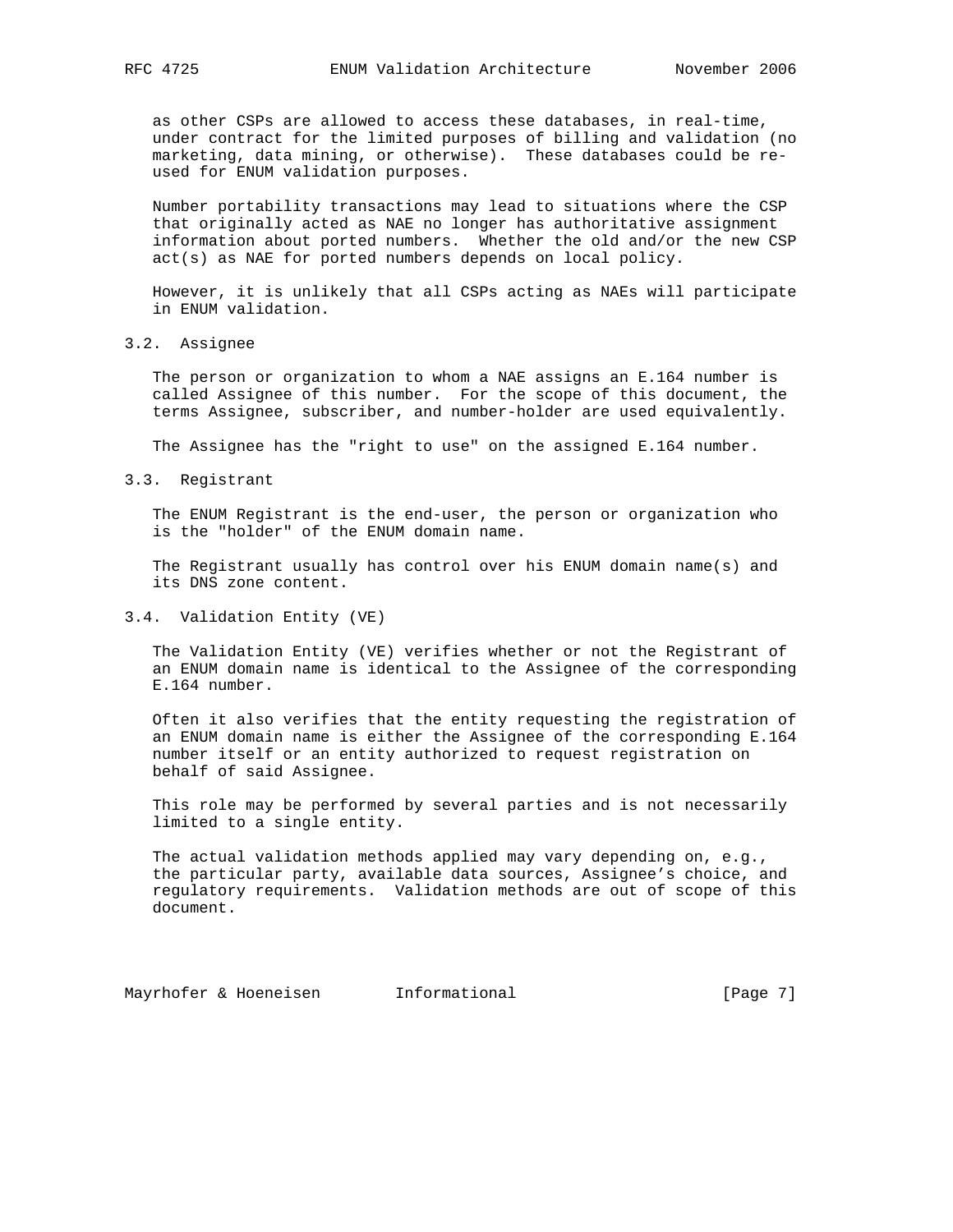#### 3.5. Registry

 The ENUM Registry operates the master database of ENUM domain delegations and runs the authoritative nameservers for the relevant zone under e164.arpa. There must always be a single authoritative ENUM Registry for a specific zone.

#### 3.6. Registrar

 An ENUM Registrar performs ENUM domain delegations on behalf of a Registrant by interacting with the Registry, typically through a protocol like Extensible Provisioning Protocol (EPP) [5]. This role is similar to the one that Registrars fulfill in the "ordinary" domain name registration world.

 The Registrar may well not be the same entity as the CSP of the Registrant. Therefore, a Registrar may lack authoritative number assignment information. If the Registrar and the CSP are the same entity (or has a source of authoritative data), the Registrar could perform the role of the VE itself.

 In any case, a Registrar has to ensure a proper validation through a VE prior to the registration of an ENUM domain name.

3.7. Domain Name System Service Provider (DNS-SP)

 The Domain Name System Service Provider (DNS-SP) operates the nameservers for the ENUM DNS zones, which contain the ENUM Naming Authority Pointer (NAPTR) Resource Record (RR) entries [1].

 In most cases, the Registry delegates the ENUM DNS zones to the nameservers at the DNS-SP.

The DNS-SP is usually not involved in the validation process.

## 3.8. Application Service Provider (ASP)

 The Application Service Provider (ASP) operates a service for the Registrant. This service could be an IP telephony service, whereby the service provider populates the ENUM zone for its customers so that others can discover that customer's URI.

Usually, the ASP is not involved in the validation process.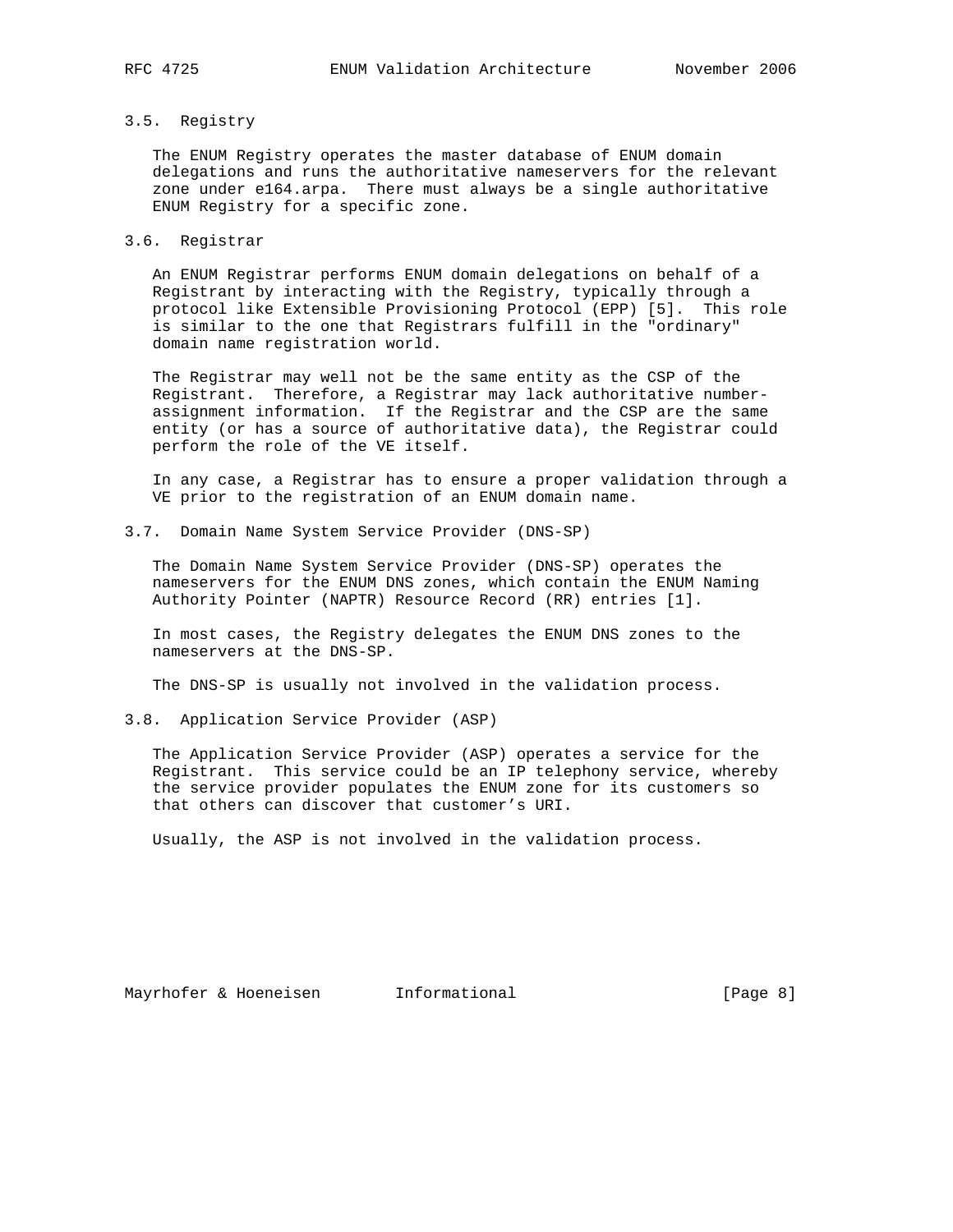- 4. Validation Process Assumptions
- 4.1. Workflow

 The prototypical initial validation workflow using the above roles and definitions consists of the following steps:

- 1. A potential Registrant approaches a Registrar, and orders an ENUM domain name.
- 2. The Registrar chooses a cooperating Validation Entity, and requests an initial validation for the ENUM domain name ordered.
- 3. The Validation Entity performs the actual validation, which could require interaction with the Assignee/Registrant.
- 4. The Validation Entity indicates the result of the initial validation to the Registrar.
- 5. If the validation process was successful, the Registrar provisions the ENUM domain name with the Registry. Depending on the local Registry policy, validation-related information may be provided to the Registry along with this registration.

 In most cases, local policy mandates expiration dates to be imposed on successful validations. If the ENUM delegation is to be kept beyond this expiration date, recurring validation has to be performed. A typical revalidation workflow involves the following steps:

- 1. In good time before the current validation expires, the Registrar requests the Validation Entity to revalidate the domain name in question.
- 2. The Validation Entity verifies if the delegation requirements are still met. It may use information acquired during the initial validation or associated to the registration data.
- 3. The Validation Entity indicates the result of the recurring validation to the Registrar.
- 4. In case the revalidation has been successful, the domain delegation may persist. Local Registry policy may require updating domain name registration data, especially in case the Registry keeps validation-related expiry information.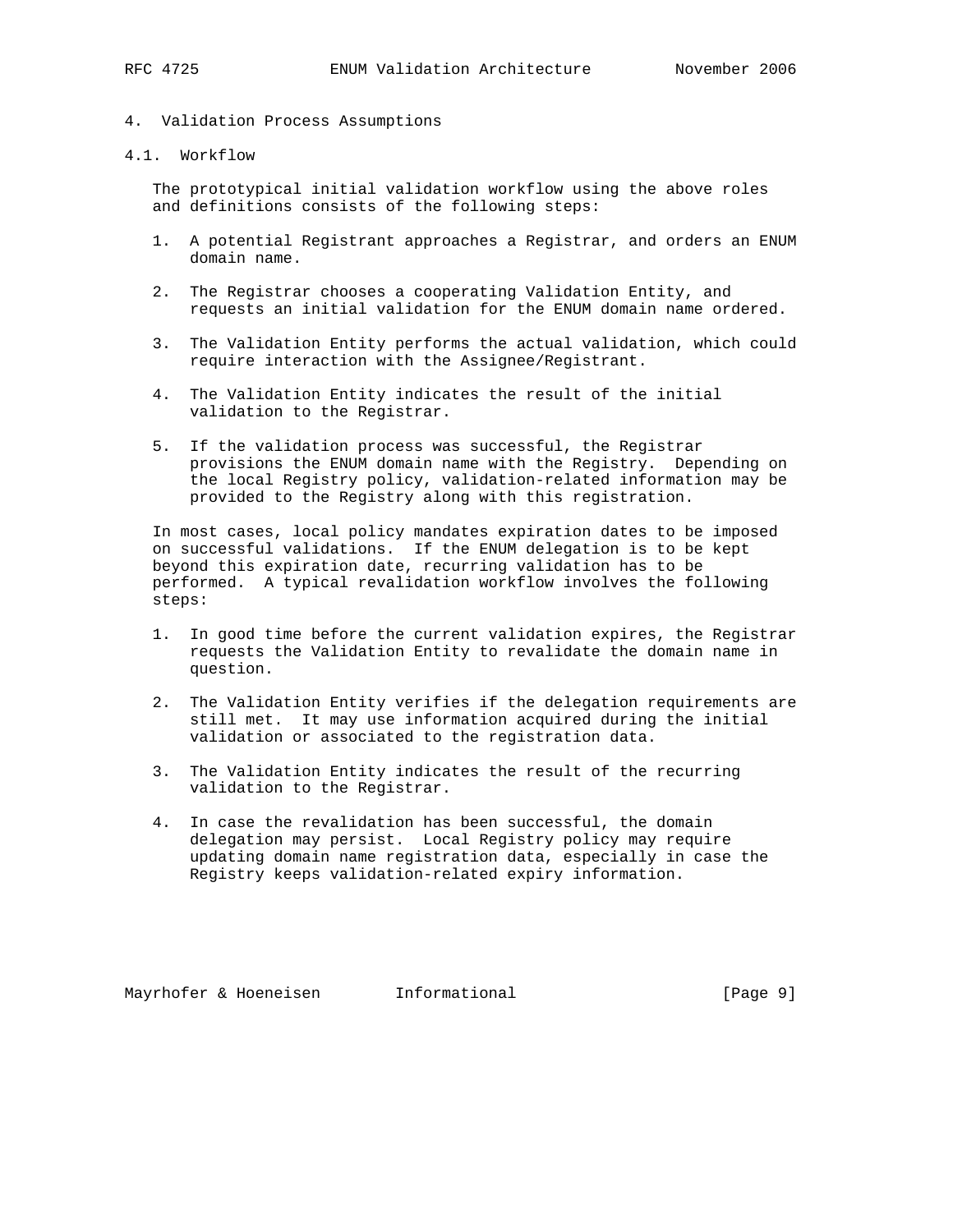5. In case the revalidation has failed, the ENUM domain delegation must be suspended, either by explicit interaction with the Registry or -- if the Registry keeps validation-related information -- automatically when the current validation expires. Local policy may grant a grace period on the expiration date.

 This workflow ensures the integrity between the E.164 and ENUM namespaces. ENUM domain delegations that fail to meet the validation requirements are suspended from the DNS.

4.2. Trust Relations

The above validation workflow implies the following trust relations:

- o The Registry trusts the Validation Entities to enforce the local validation policy.
- o The Registrars trust the Validation Entities to properly perform validation based on the Registrar's request.
- o Depending on the amount of validation data provided to the Registry additional trust relations may be necessary. Three cases can be differentiated:
	- \* The Registry receives no validation-related data: The Registry needs to trust the Registrar that validation has been performed, and the result was positive. In addition, the Registry needs to trust the Registrar that it will properly remove delegations for which revalidation fails.
	- \* The Registry receives validation-related data including expiry date, but there are no means of checking its authenticity: The Registry needs to trust the Registrar that the validation data provided is authentic.
	- \* The Registry receives validation-related data including expiry date and means to verify its authenticity (e.g., a cryptographic signature issued by the VE): No additional trust relations are necessary.

Mayrhofer & Hoeneisen Informational [Page 10]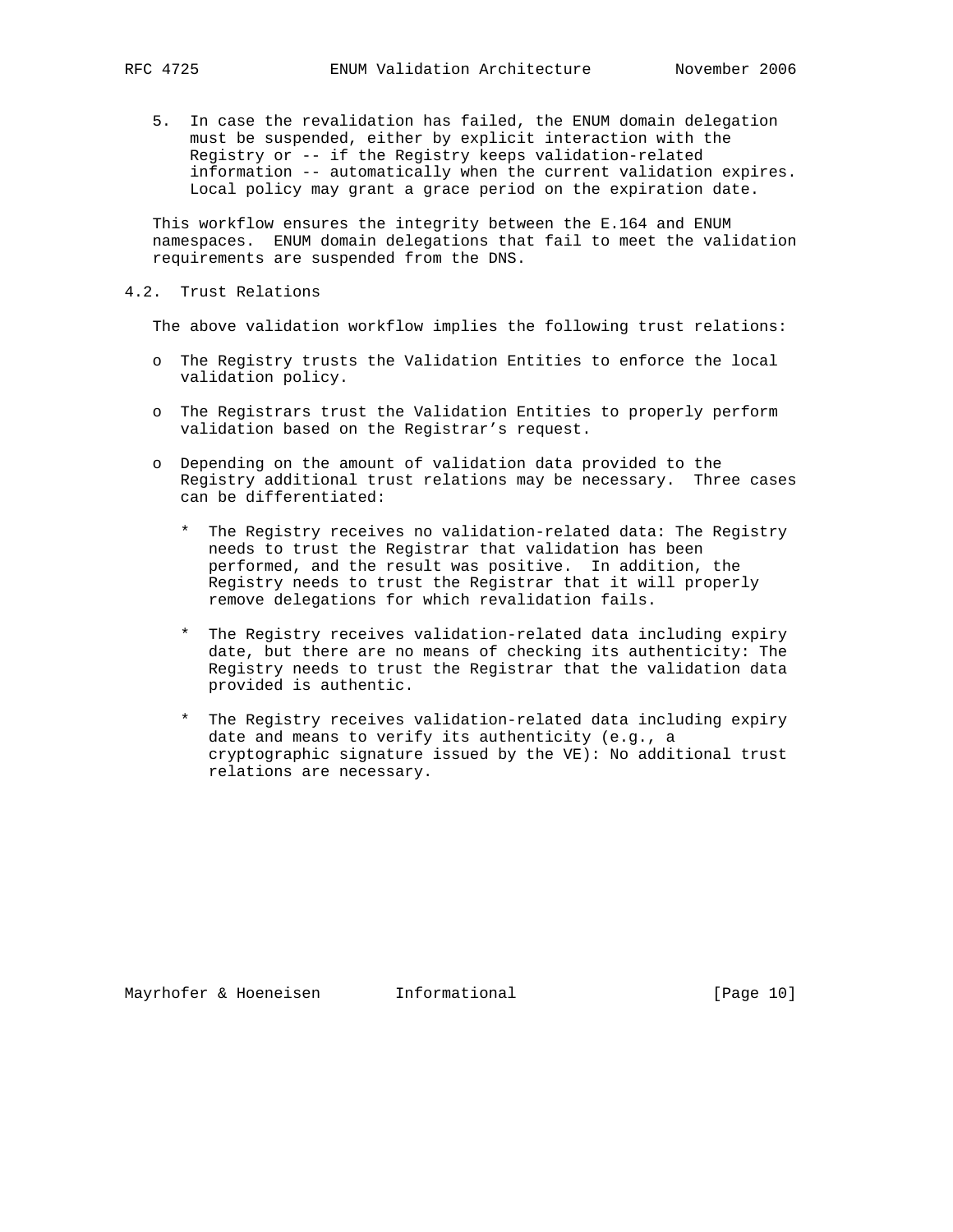# 4.3. Data Flow and Format

 The validation process requires the following regular data flows (Note: data flows not directly related to validation are out of scope of this document):

- o Registrars communicate with Validation Entities to initiate, modify, or cancel validation requests. Validation Entities act upon validation requests and provide validation results to Registrars. Since Registrars could potentially communicate with several Validation Entities, and Validation Entities could provide services to several Registrars (worst case: full mesh), a standardized protocol and data format should be used in this data flow.
- o If the local Registry policy mandates that validation-related information is to be stored along with delegation records, a validation-related data flow between Registry and Registrar is required. Since the registration itself already requires communication between those entities, validation-related information in a standardized data format should be embedded into the existing Registry-Registrar protocol data flow.
- o Validation Entities may need to communicate with Assignees to perform validation. A Validation Entity may choose to perform all communication with the Assignee via the requesting Registrar rather than contacting the Assignee by itself. Since the actual communication form and process are expected to greatly vary, it does not make sense to specify any data formats or processes for this purpose.
- 5. Example Scenarios
- 5.1. E.164 Number Assignment along with ENUM Registration

 In this simple scenario, we assume that the roles of the Registrar, the VE, and the NAE are performed by the same entity, e.g., an Internet Telephony Service Provider (ITSP). This ITSP is a CSP that was assigned number ranges by the NNPA. Out of these ranges he assigns numbers to his customers (Assignees) to provide those with communication services. The ITSP chooses to assign an E.164 number together with the corresponding ENUM domain name. Therefore, it can perform the validation simply by reference to its subscriber database.

Mayrhofer & Hoeneisen and Informational Theorem is the set of  $[Page 11]$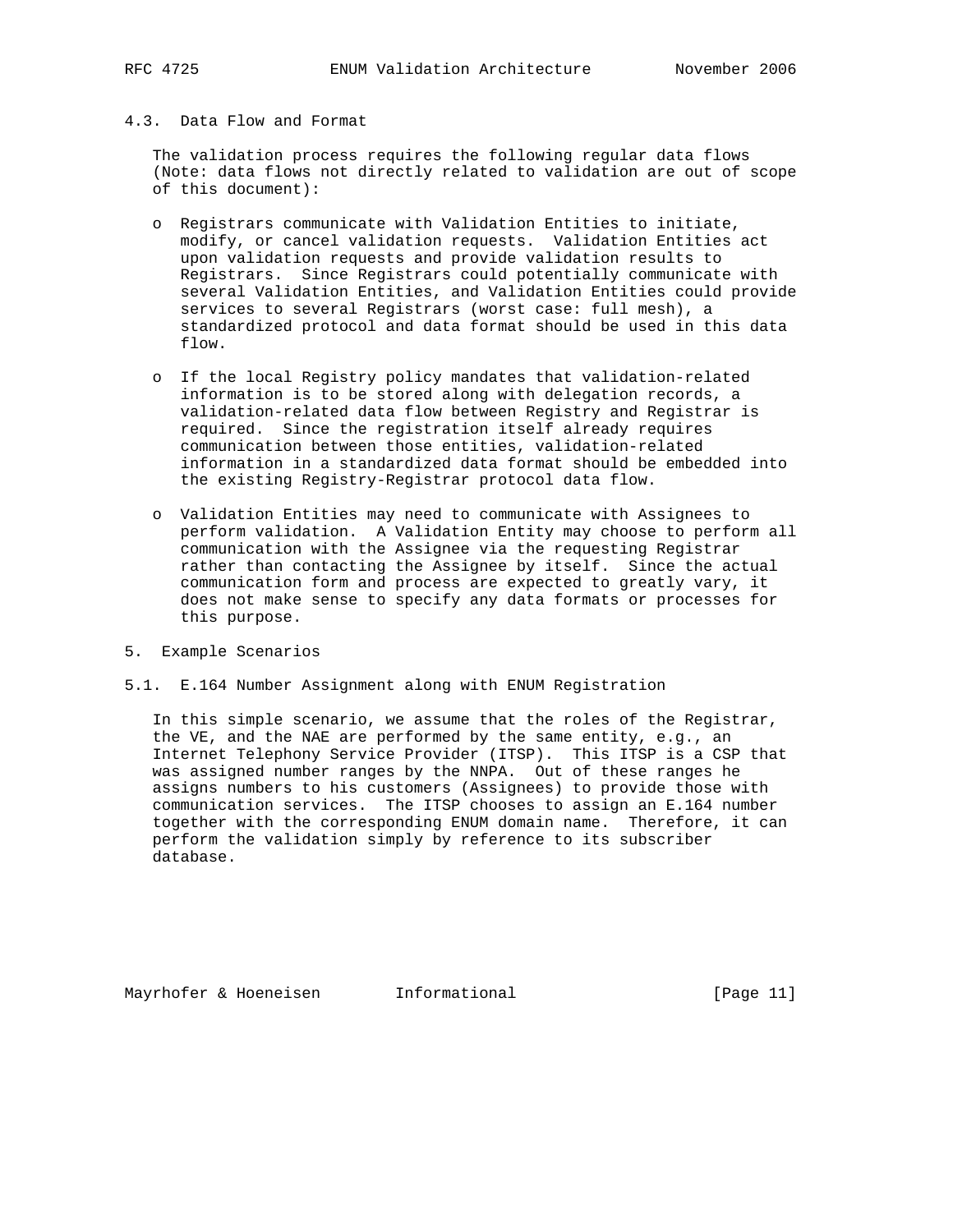Figure 3 shows the external interactions needed for the ENUM domain name provisioning process:



Legend:

 ITSP: Internet Telephony Service Provider NAE: Number Assignment Entity VE: Validation Entity

Figure 3: E.164 Number Assignment along with ENUM Registration

- (1) The ITSP receives an order for ENUM services.
- (2) The ITSP assigns a free E.164 number and performs the validation at the same time.
- (3) The ITSP sends an ENUM registration request to the Registry, which might contain additional information about the validation applied.
- (4) The ITSP sends a confirmation about the E.164 number assignment and the ENUM registration to its customer, who is now Assignee and Registrant.

This scenario is quite close to "ordinary" domain name registrations.

Mayrhofer & Hoeneisen 1nformational 1999 [Page 12]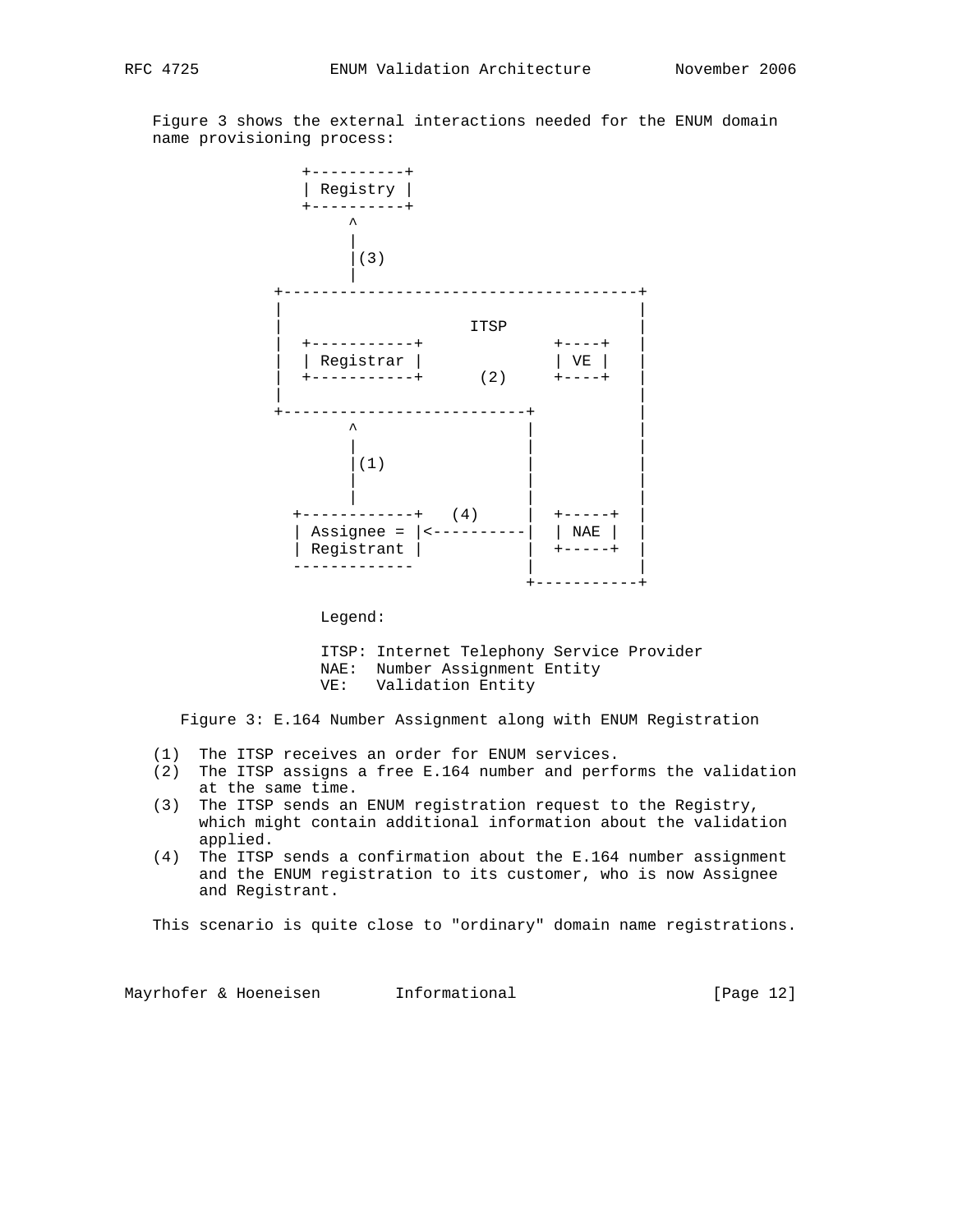# 5.2. Fully Disjoint Roles

 In this more complex scenario, we assume that all roles of the ENUM provisioning model are performed by different entities. In contrast with the previous example (in Section 5.1), we assume that the ENUM domain name to be registered is based on an already assigned E.164 number and the NAE in question provides the VE with access to the subscriber database. We further assume that there is a requirement for the VE to verify the intention of the Assignee. The validation process therefore involves also contacting the Assignee.

 Figure 4 shows the interactions needed for the ENUM domain name provisioning process:



Figure 4: Fully Disjoint Roles

Mayrhofer & Hoeneisen and Informational [Page 13]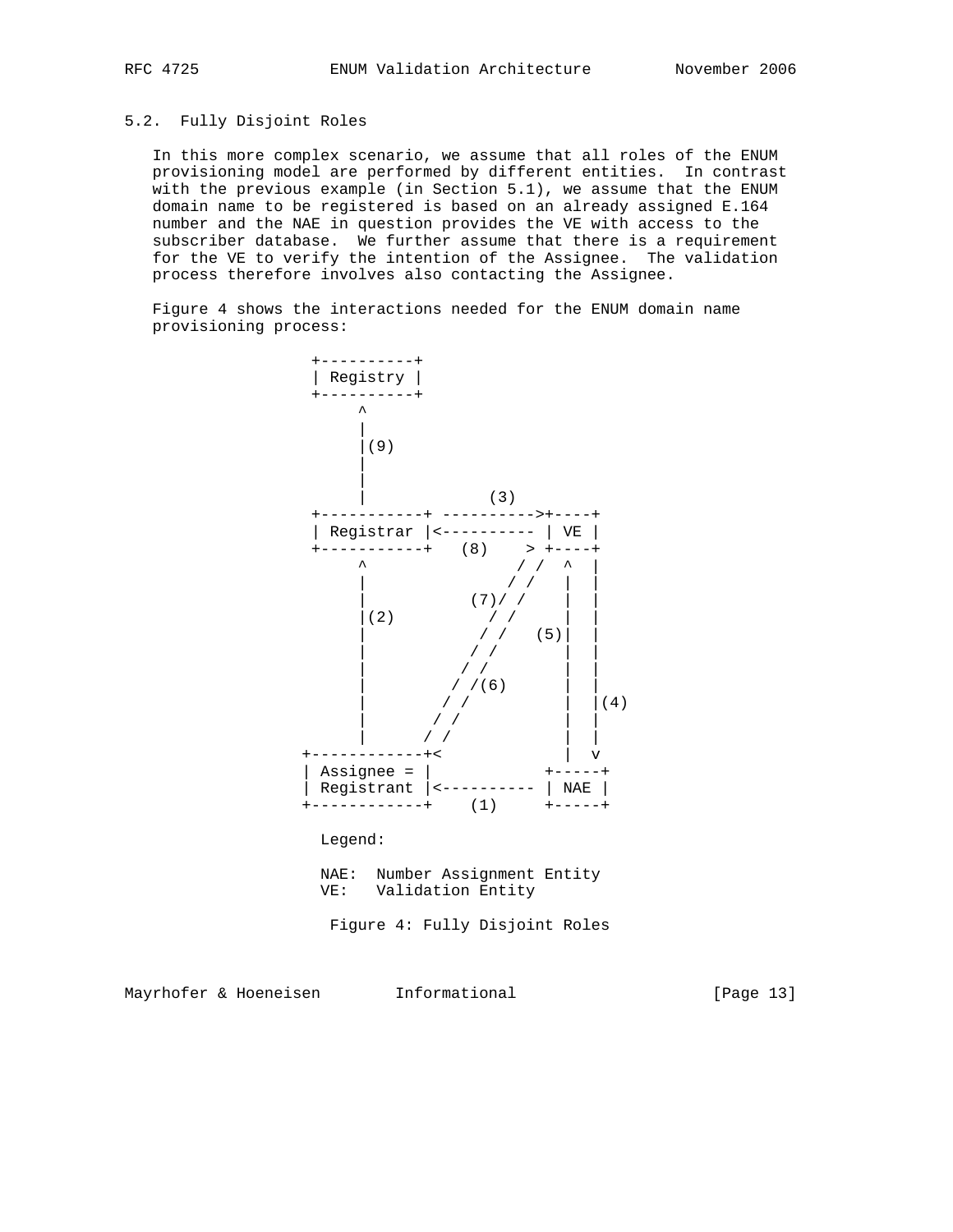- (1) The NAE assigns an E.164 number. This assignment could have been done long before the ENUM domain name registration, e.g., at the time when the Assignee subscribed to a common telephony service.
- (2) The Assignee orders the corresponding ENUM domain name at a Registrar of his choice.
- (3) The Registrar requests validation at an independent VE.
- (4) The VE contacts the subscriber database of the NAE, to verify that the Assignee of the E.164 number corresponds to the Registrant of the ENUM domain name.
- (5) The result of the NAE subscriber database is positive.
- (6) The VE performs a call-back to the E.164 number to be registered as ENUM domain name, makes provisions for authentication, and asks the Assignee to confirm his intention.
- (7) The Assignee confirms and the VE documents this confirmation.
- (8) The VE returns a positive answer to the Registrar. The answer might contain some additional information about the validation process, such as expiration date, validation method applied, and so on.
- (9) Finally, the Registrar sends an ENUM registration request to the Registry. Additional information about the validation process might be sent along with the registration request.
- 6. Security Considerations
- 6.1. Fraud Prevention

 Situations where an entity has control over the ENUM domain of a third party's E.164 number impose high fraud potential. Unauthorized control over an ENUM domain of a bank could, for example, be used for "man in the middle" attacks on telephone banking applications. Cases of such attacks could discredit ENUM as a whole.

 Implementing high-quality validation processes is therefore crucial to any ENUM deployment and should receive high attention.

6.2. Assignee Data

 When handling Assignee data, privacy and discretion issues must be considered. Implementations transporting assignee data over the Internet must use authenticated and encrypted transport protocols. Local registration/validation policy and agreements should clearly limit usage of Assignee data.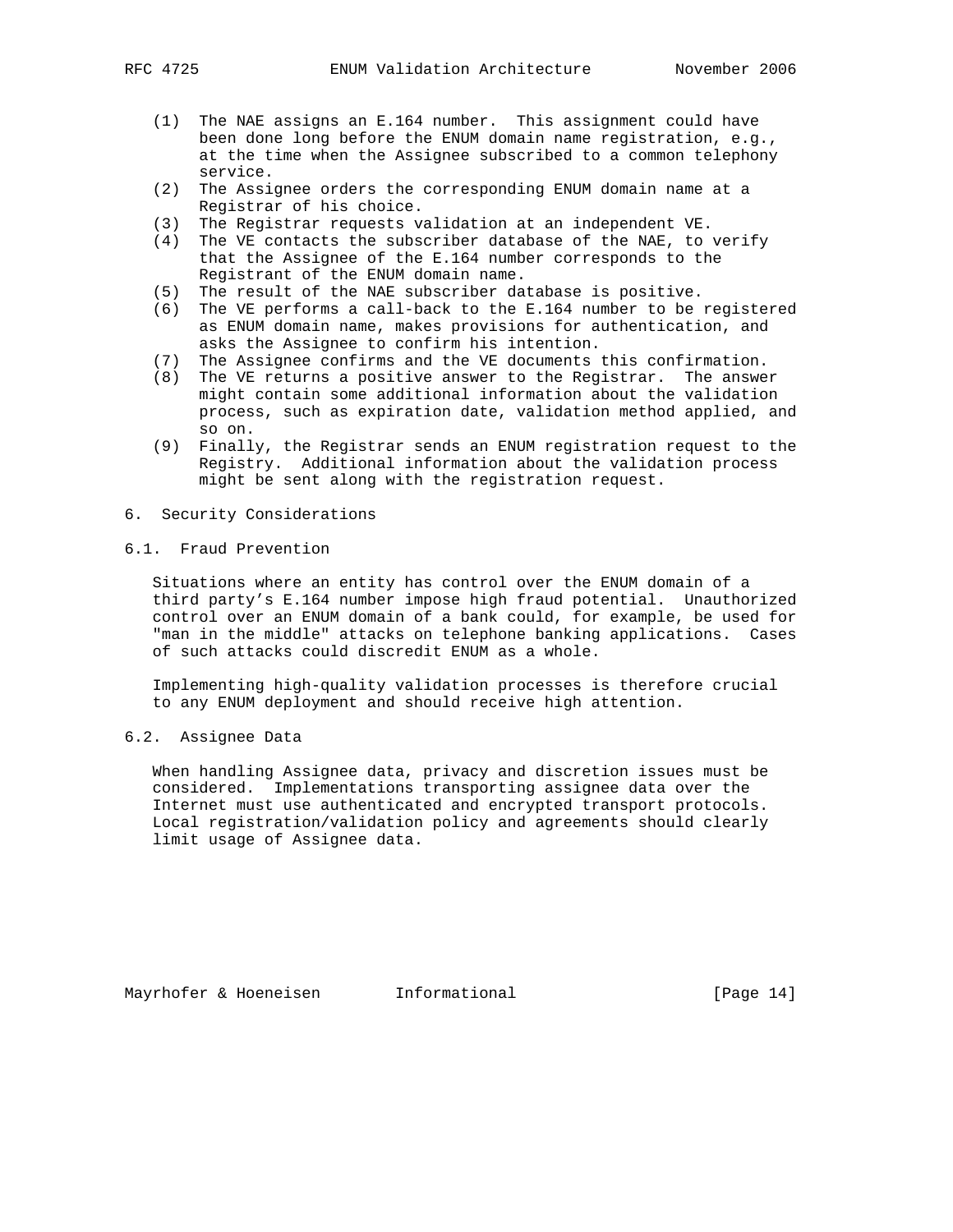- 
- 7. Acknowledgements

 The authors would like to thank the following persons for their valuable suggestions and contributions: Lawrence Conroy, Michael Haberler, Ted Hardie, Otmar Lendl, Hala Mowafy, Marcel Parodi, Jon Peterson, Penn Pfautz, Patrik Schaefer, and Richard Stastny.

- 8. References
- 8.1. Normative References
	- [1] Faltstrom, P. and M. Mealling, "The E.164 to Uniform Resource Identifiers (URI) Dynamic Delegation Discovery System (DDDS) Application (ENUM)", RFC 3761, April 2004.
	- [2] ITU-T, "The international public telecommunication numbering plan", Recommendation E.164 (02/05), Feb 2005.
- 8.2. Informative References
	- [3] Berners-Lee, T., Fielding, R., and L. Masinter, "Uniform Resource Identifier (URI): Generic Syntax", STD 66, RFC 3986, January 2005.
	- [4] Mockapetris, P., "Domain names implementation and specification", STD 13, RFC 1035, November 1987.
	- [5] Hollenbeck, S., "Extensible Provisioning Protocol (EPP)", RFC 3730, March 2004.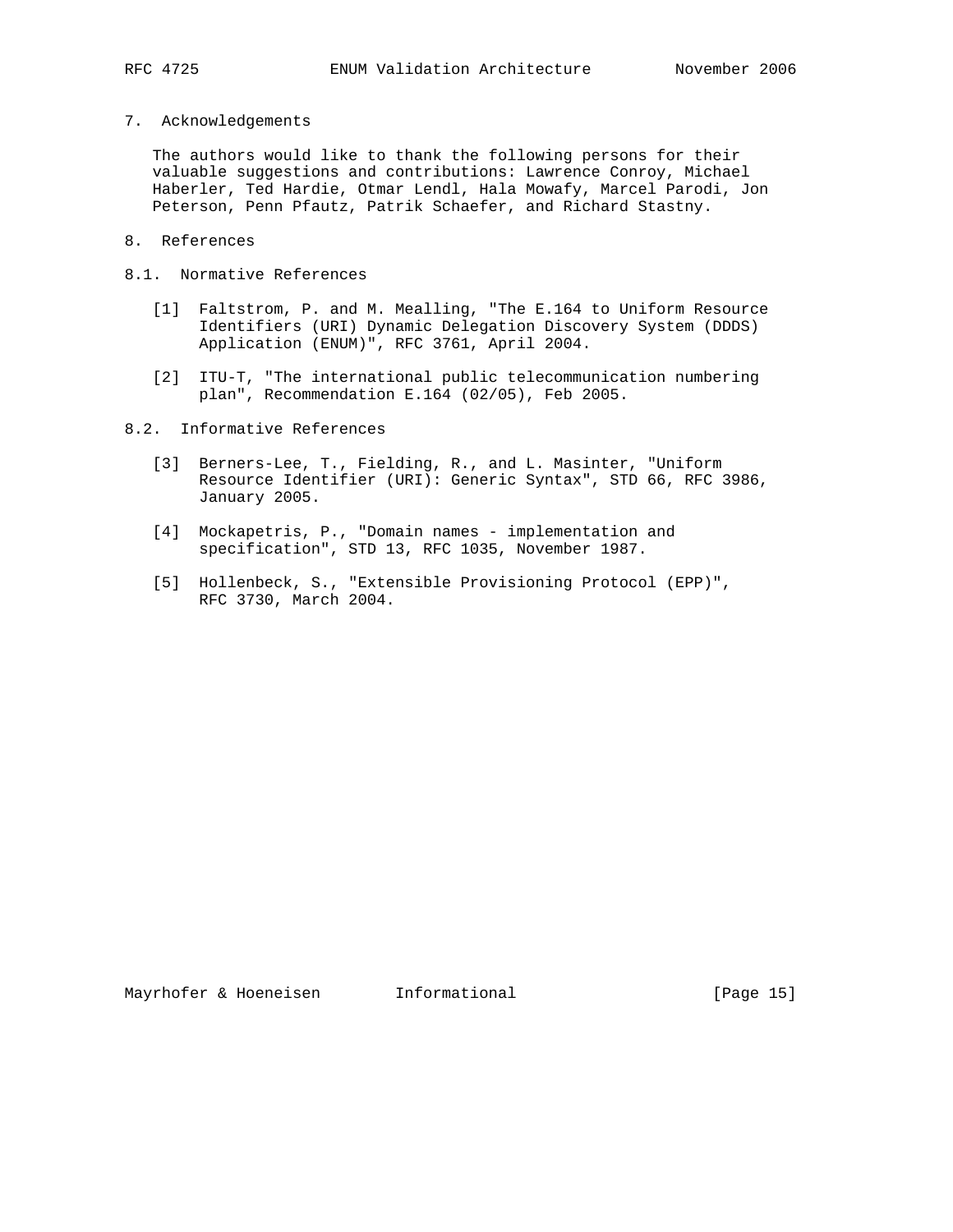Authors' Addresses

 Alexander Mayrhofer enum.at GmbH Karlsplatz 1/9 Wien A-1010 Austria Phone: +43 1 5056416 34 EMail: alexander.mayrhofer@enum.at URI: http://www.enum.at/

 Bernie Hoeneisen Switch Neumuehlequai 6 CH-8001 Zuerich Switzerland

 Phone: +41 44 268 1515 EMail: hoeneisen@switch.ch, b.hoeneisen@ieee.org URI: http://www.switch.ch/